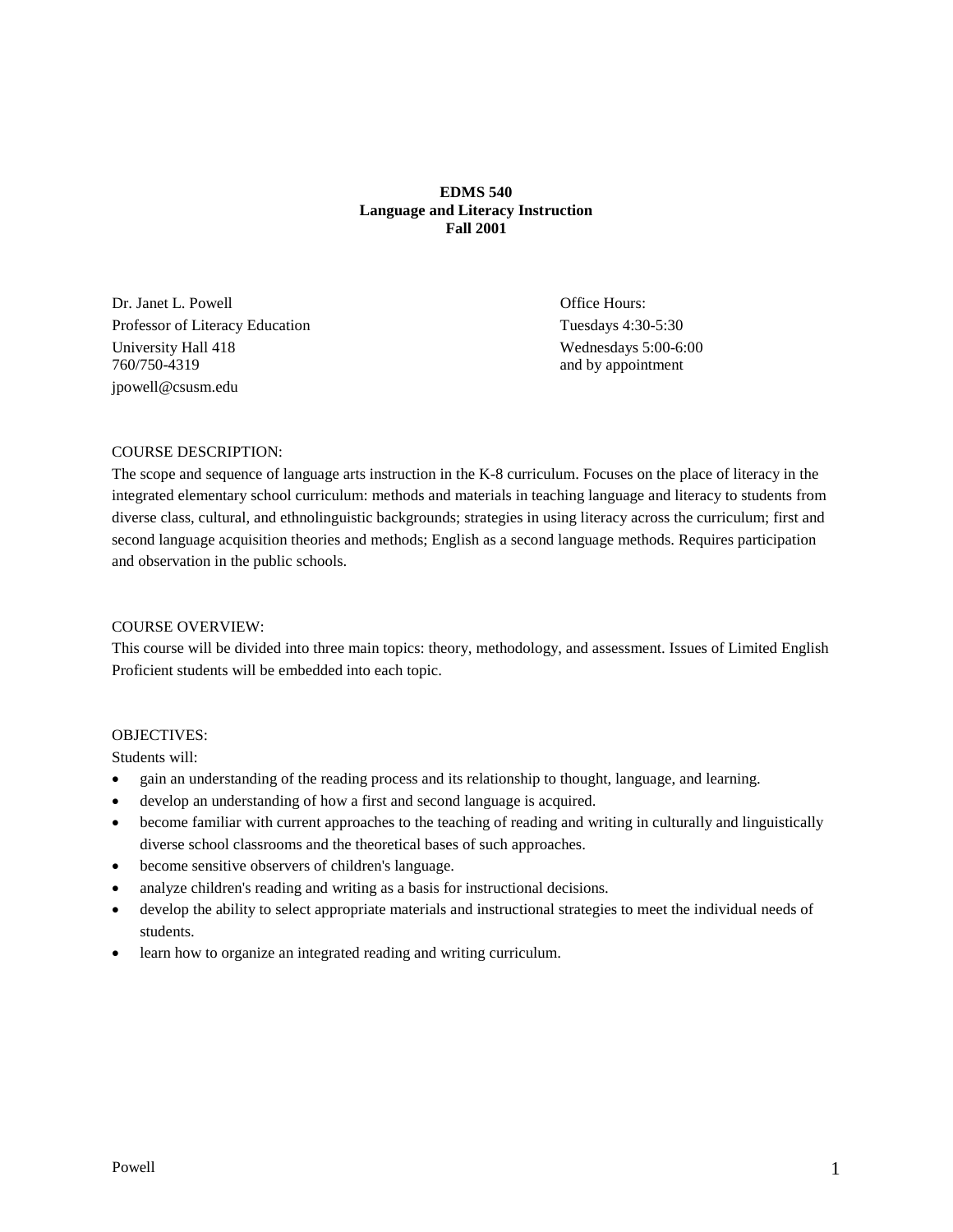COURSE REQUIREMENTS

# **1. Participation and Attendance 100 points +**

Points for overall attendance and participation will be determined at the end of the semester.

# **COE Attendance Policy**

*Due to the dynamic and interactive nature of courses in the College of Education, all students are expected to attend all classes and participate actively. At a minimum, students must attend more than 80% of class time, or student may not receive a passing grade for the course at the discretion of the instructor. Individual instructors may adopt more stringent attendance requirements. Should the student have extenuating circumstances, s/he should contact the instructor*

# **IMPORTANT: You cannot receive an "A" if you miss more than two classes. You cannot receive a "B" if you miss more than three classes.**

# **2. Portfolio 300 points**

Throughout the semester, you will compile a portfolio in a three ring binder. The portfolio must be based upon class sessions, assigned readings, your experiences in classrooms, and include your personal views and experiences. You may also include information from professional journal articles or other sources in areas which you feel you need more information. The purpose of this assignment is to exhibit your understanding and knowledge about literacy development. Many school districts in this area have requested that applicants present such a portfolio at interviews. It will also be an excellent tool for the RICA. The portfolio will be divided into the state mandated content areas listed on the following pages. The first page of each section should include the short description of the content are as given below. The strategies pages will be done collaboratively. Each section must be proofread by a class member.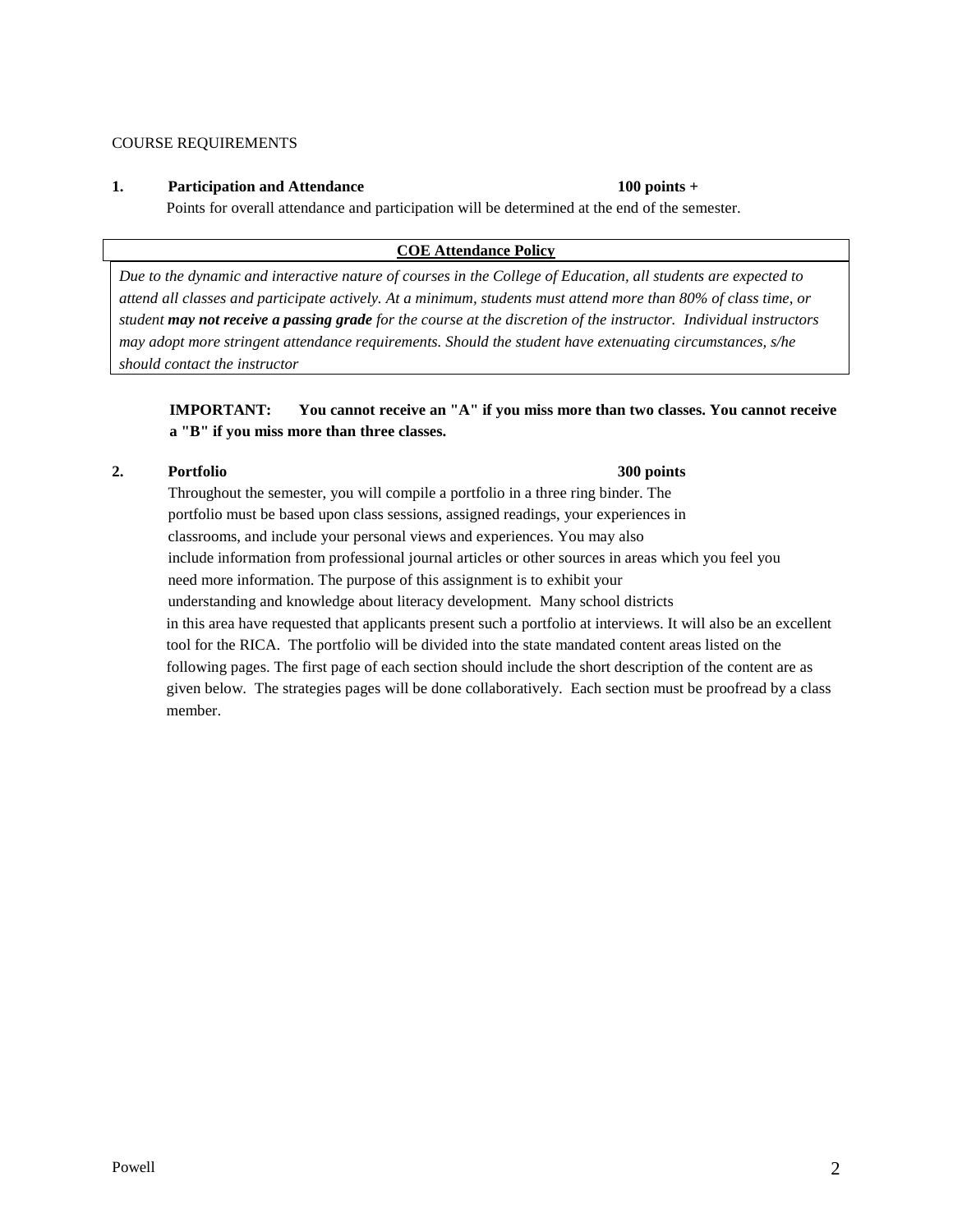# **Portfolio Rubric**

| $A$ to $A-$    | Two to three pages in each section summarizing the content area<br>٠       |  |  |
|----------------|----------------------------------------------------------------------------|--|--|
| 270-300 points | using all resources listed on syllabus                                     |  |  |
|                | Thoughtful reflections in each section<br>$\bullet$                        |  |  |
|                | Thorough class notes in appropriate sections<br>$\bullet$                  |  |  |
|                | Few if any errors in spelling, punctuation, etc.<br>$\bullet$              |  |  |
|                | All sources cited properly<br>$\bullet$                                    |  |  |
|                | Reference page complete<br>٠                                               |  |  |
|                | Clear definitions and explanations<br>$\bullet$                            |  |  |
|                | All strategies explained<br>$\bullet$                                      |  |  |
|                | Well organized with heading and bullets<br>$\bullet$                       |  |  |
|                | Copies of peer-edited drafts presented at conference<br>٠                  |  |  |
| $B+$ to $B-$   | One to two pages in each section summarizing the content area<br>$\bullet$ |  |  |
| 240-269 points | using most resources listed on syllabus                                    |  |  |
|                | Some reflections in some sections<br>$\bullet$                             |  |  |
|                | Some class notes in appropriate sections<br>٠                              |  |  |
|                | Some errors in spelling, punctuation, etc.<br>$\bullet$                    |  |  |
|                | Some material not cited<br>$\bullet$                                       |  |  |
|                | Reference page incomplete<br>$\bullet$                                     |  |  |
|                | Somewhat clear definitions and explanations<br>٠                           |  |  |
|                | Most strategies explained<br>$\bullet$                                     |  |  |
|                | Some attempts at organization                                              |  |  |
|                | Some peer-edited drafts presented at conference                            |  |  |
| $C+$           | One or fewer pages in each section summarizing the content<br>$\bullet$    |  |  |
| 230-239 points | area using a few resources listed on syllabus                              |  |  |
|                | Few if any reflections<br>$\bullet$                                        |  |  |
|                | Few if any class notes in appropriate sections<br>٠                        |  |  |
|                | Several errors in spelling, punctuation, etc.<br>$\bullet$                 |  |  |
|                | Sources not cited<br>$\bullet$                                             |  |  |
|                | Reference page missing or incomplete<br>$\bullet$                          |  |  |
|                | Definitions and explanations poor or missing<br>$\bullet$                  |  |  |
|                | Only a few strategies explained                                            |  |  |
|                | Organization is not apparent                                               |  |  |
|                | Few if any peer-edited drafts presented at conference                      |  |  |
|                |                                                                            |  |  |

# **Literacy Portfolio Outline**

# **Section 1: Reading and Writing Theory and Metacognition**

Reading and writing theories greatly effect how teachers teach. This section will discuss the rationalist, empiricist, and balanced theories of teaching reading and writing and strategies proficient readers use (metacognition)

*Resources:* Class Notes on Theories and Metacognition Blue Book Taberski, Chs. 1 & 2 Tompkins, Ch. 1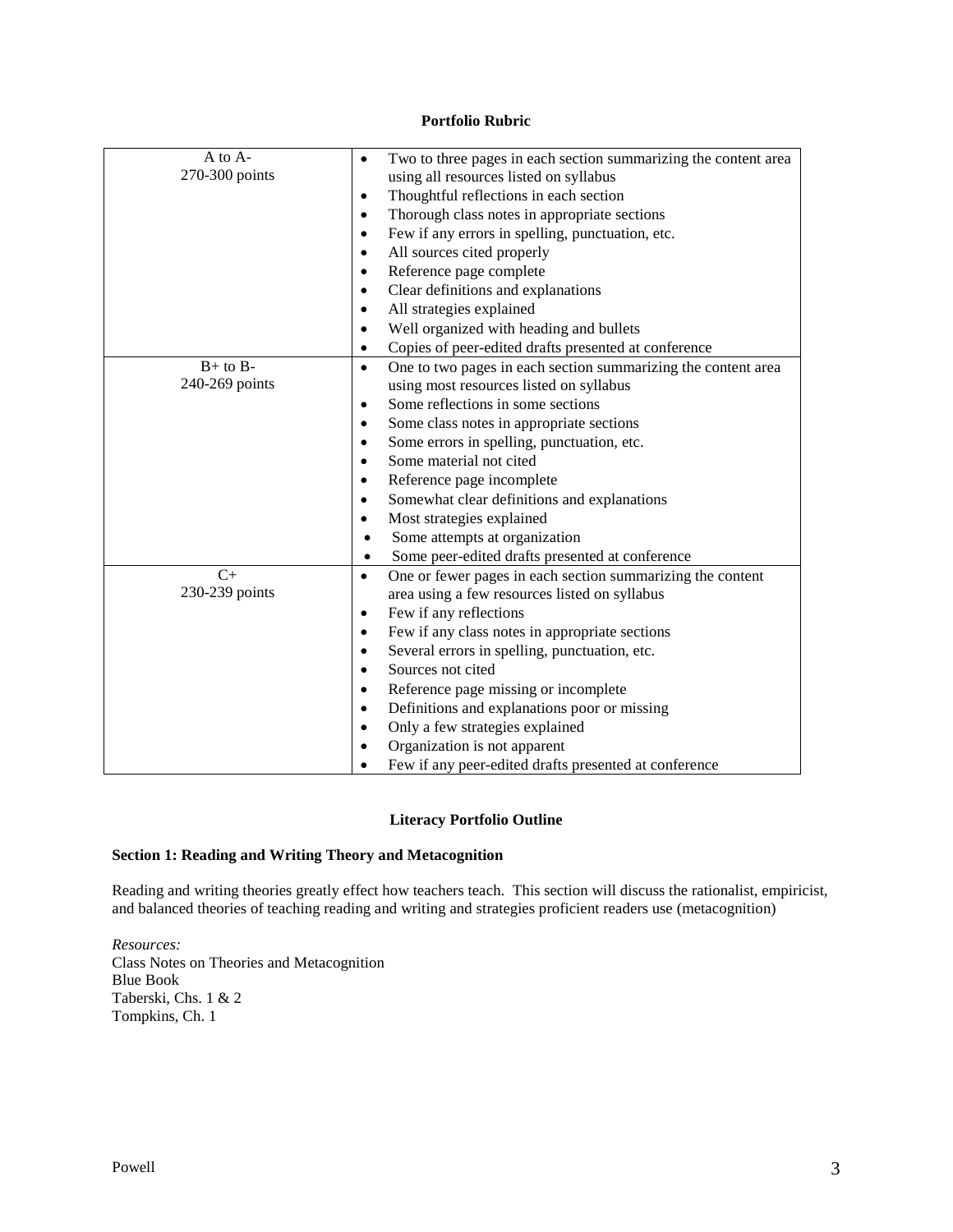#### **Section 2: Conducting Ongoing Assessment of Reading Development**

Ongoing assessment of reading development refers to use of multiple measures and the ongoing analysis of individual, small-group, and class progress in order to plan effective instruction and, when necessary, classroom interventions. All instruction should be based on information acquired through valid assessment procedures. Students must be able to recognize their own reading strengths and needs and be able to apply strategies for increasing their own reading competence. Teachers must be able to use and interpret a variety of informal and formal assessment tools and communicate assessment data effectively to students, parents, guardians, school personnel, and others.

*(YOUR CASE STUDY WILL GO IN THIS SECTION)*

*Resources:* Class Notes on Assessment Blue Book Taberski, Chs. 4, 5, & 6 Tompkins, Ch. 3 Johns LA Framework, Ch. 6 *Strategies for assessing reading:* Tompkins: Cloze Procedure (145) Prereading Plan (516) Running Records (522) Portfolios (104) Checklists (111) Johns: Reading Inventory Phoneme Awareness (415) Phoneme Segmentation (416) Early Literacy (422-24) Cunningham: Checklist (52) *Strategies for assessing writing:* Tompkins: Stages of Spelling Development (98 & 182) Weekly Spelling Tests (191) Middle-Grade Writing Rubric (96, 107, ) Portfolios (104) Johns: Writing Rubrics (425) Retellings (438-442) Powell: Rubrics (in class)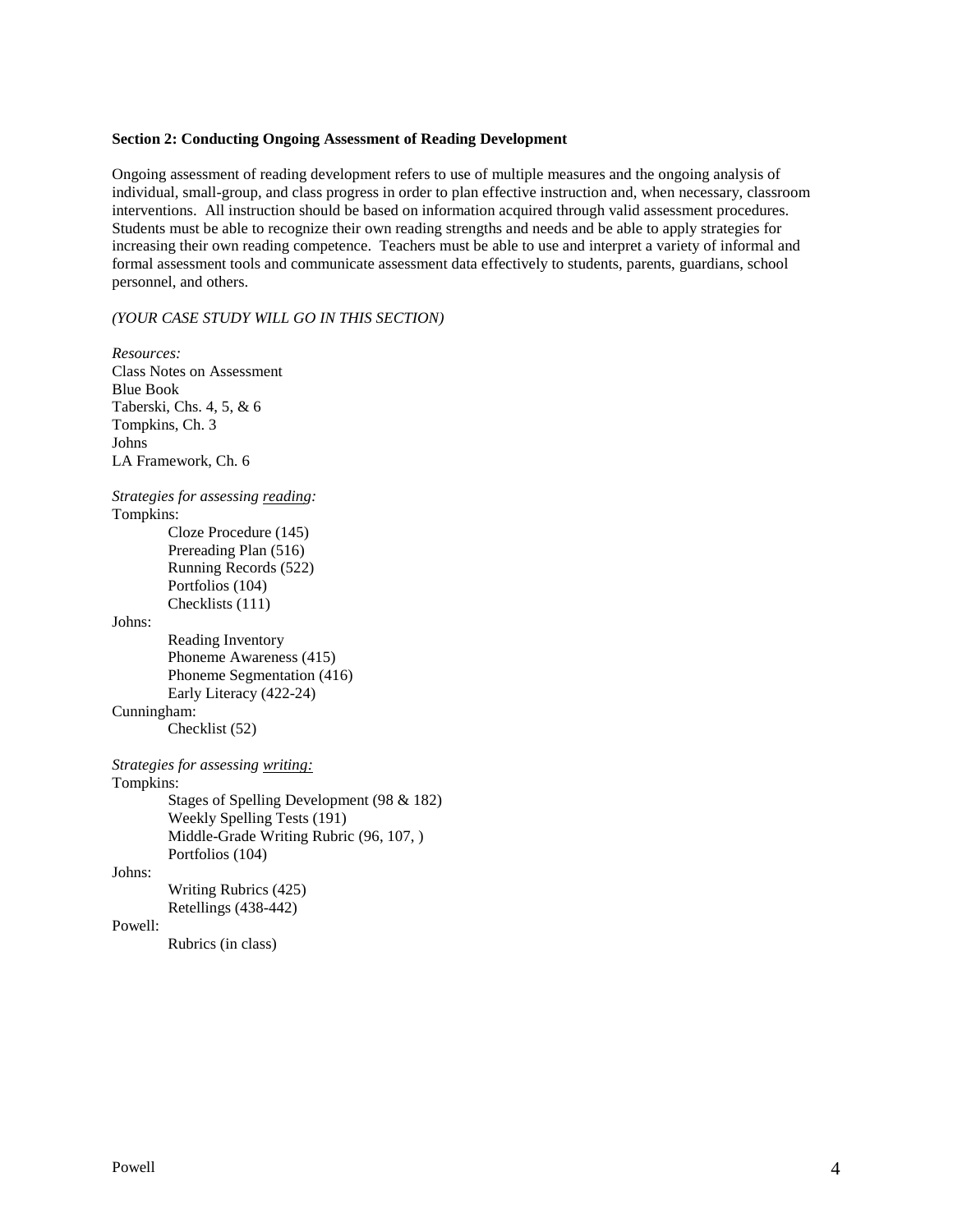#### **Section 3: Planning, Organizing, and Managing Reading Instruction**

Planning, organizing, and managing reading instruction refer to teacher practices necessary for delivering an effective, balanced, comprehensive reading program. A well-planned and organized program that is based on content and performance standards in reading and responsive to the needs of individual students supports students' reading development. Students must develop as proficient readers in order to become effective learners and take advantage of the many lifelong benefits of reading. Teachers need to understand how to plan, organize, manage, and differentiate instruction to support all students' reading development.

*Resources:* Class notes on Grouping Students and Thematic Teaching Blue Book Taberski, Ch. 3 Tompkins, Chs. 12, 13

*Strategies:* Tompkins: Reading and Writing Workshop (Ch. 12) Basal Reading Textbooks (Ch 13) Thematic Teaching (480)

Taberski:

Materials and Physical Environment (Ch. 3)

#### **Section 4: Phonemic Awareness**

Phonemic awareness is the conscious awareness that words are made up of individual speech sounds (phonemes), and it is strongly related to reading achievement. To become effective readers, students must be able to perceive and produce the specific sounds of the English language and understand how the sound system works. Therefore, teachers must understand how and why phonemic awareness skills develop both before students are reading and as they are learning to read. Teachers need to plan implicit and systematic, explicit instruction in phonemic awareness and how to choose a variety of materials and activities that provide clear examples for the identification, comparison, blending, substitutions, deletion, and segmentation of sounds. Teachers need to analyze students' spoken language development in order to match instruction with the students'needs.

*Resources:* Class Notes on Phonemic Awareness Blue Book Tompkins, Ch. 5 Cunningham, Ch. 1

*Strategies:*

Cunningham: Clap Syllables (29 & 37) Match Beginning Sounds (29) Hear Rhyming Words (29) Segment Words Into Sounds (29) Count Words (36) Blending and Segmenting Games (42) Sound [Elkonin] Boxes (46)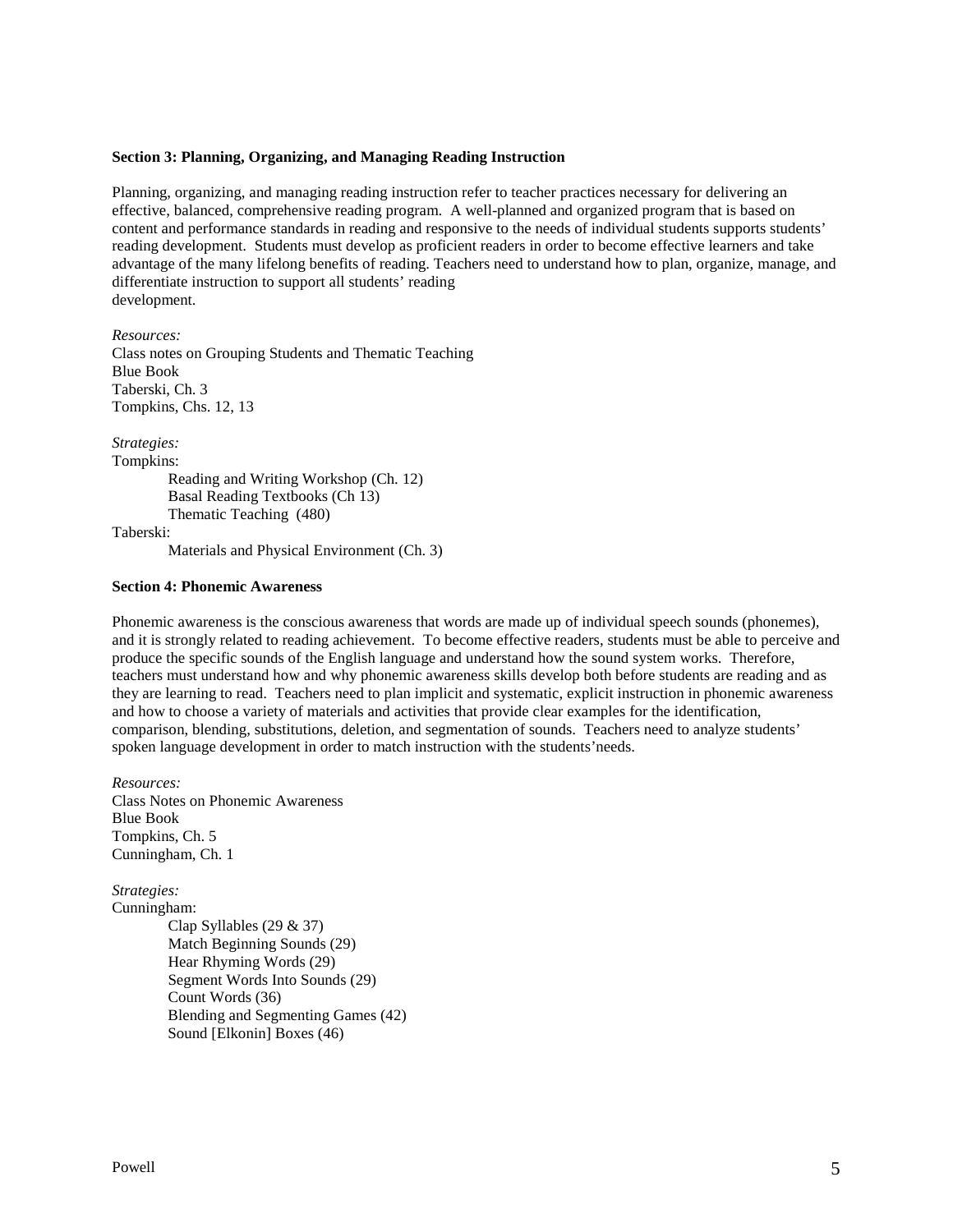### **Section 5: Concepts about Print**

Concepts about print refer to an understanding of how letters, words, and sentences are represented in written language, and these concepts play a critical role in students' learning to read. Students need to understand that ideas can be represented in print forms and that print forms may have unique characteristics that differ from oral representations of those same ideas. Teachers need to know that if a student does not demonstrate understanding of concepts about print and the written language system, these concepts must be explicitly taught.

*Resources:* Blue Book Tompkins, Ch. 4 Cunningham, Ch. 1 LA Framework, Ch. 3

*Strategies:* Tompkins: Alphabet Books (492) Language Experience Approach (LEA) (512) Cunningham: Shared Reading (5) Shared Writing (14) Interactive Writing (21) Print Concepts (49)

#### **Section 6: Systematic, Explicit Phonics and Other Word Identification Strategies**

Systematic, explicit phonics and other word identification strategies refer to an organized program in which lettersound correspondences for letters and letter clusters are taught directly in a manner that gradually builds from basic elements to more complex patterns. Word identification strategies build on phoneme awareness and concepts about print. Skillful and strategic word identification plays a critical role in rapid, accurate decoding; reading fluency; and comprehension. Students must understand the alphabetic principle and conventions of written language so that they are able to apply these skills automatically when reading. Teachers must provide systematic, explicit instruction in phonics and other word identification strategies.

*Resources:* Class Notes on Phonics Blue Book Taberski, Ch. 9 Cunningham, Ch. 3

*Strategies:* Tompkins: Making Words (514)

## **Section 7: Spelling Instruction**

Spelling maps sound to print. Spelling knowledge and word identification skills are strongly related. Students' knowledge of orthographic (spelling) patterns contributes to their word recognition, vocabulary development, and written expression. Teachers need to know the stages of spelling and be able to provide meaningful spelling instruction that includes systematic, explicit teaching of orthographic patterns (e.g., sound-letter correspondence, syllable patterns), morphology, etymology, and high-frequency words.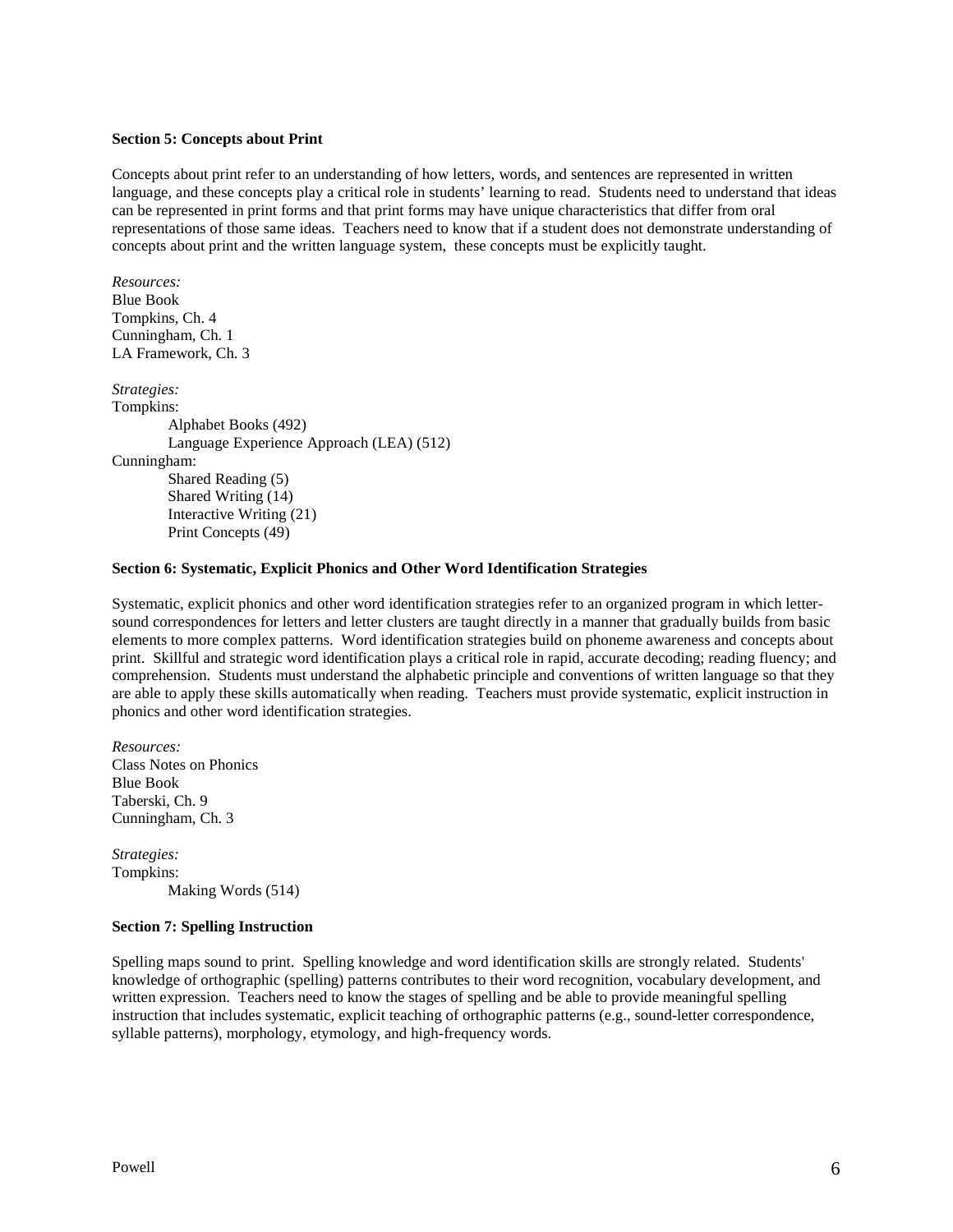*Resources:* Class Notes on Spelling Blue Book Cunningham, Chs. 2 & 3

*Strategies:* Tompkins: Word Walls (185) Making Words (186) Word Sorts (187) Proofreading (188) Dictionary (189) Cunningham*:* Making Words (97) What Looks Right? (122)

# **Section 8: Reading Comprehension**

Reading comprehension refers to reading with understanding. Reading fluency and reading comprehension are necessary for learning in all content areas, sustaining interest in what is read, and deriving pleasure from reading. The end goal of reading instruction is to enable students to read with understanding and apply comprehension strategies to different types of texts for a variety of lifetime reading purposes. Effective readers produce evidence of comprehension by clarifying the ideas presented in text and connecting them to other sources, including their own background knowledge. Teachers need to be able to facilitate students' comprehension and provide them with explicit instruction and guided practice in comprehension strategies.

# *(YOUR LESSON PLANS WILL GO IN THIS SECTION)*

*Resources:* Blue Book Taberski, Chs. 7 & 8 Tompkins Ch. 8

*Strategies:* Tompkins: Grand Conversations (505) Instructional Conversations (507) Minilessons (515) Reading Logs (521) Say something (524) Directed Reading-Thinking Activity (502)

## **Section 9: Literary Responses and Analysis**

Literary response and analysis refer to a process in which students extend their understanding and appreciation of significant literary works representing a wide range or genres, perspectives, eras, and cultures. Literature provides readers with unique opportunities to reflect on their own experiences, investigate further ranges of human experience, gain access to unfamiliar worlds, and develop their own imaginative capacities. Students who are fully engaged in literature find a rich medium in which to explore language. Teachers need to provide explicit instruction and guided practice in responding to literature and analyzing literary text structures and elements.

*Resources:*  Class Notes on Literature Circles Blue Book Taberski, Ch. 13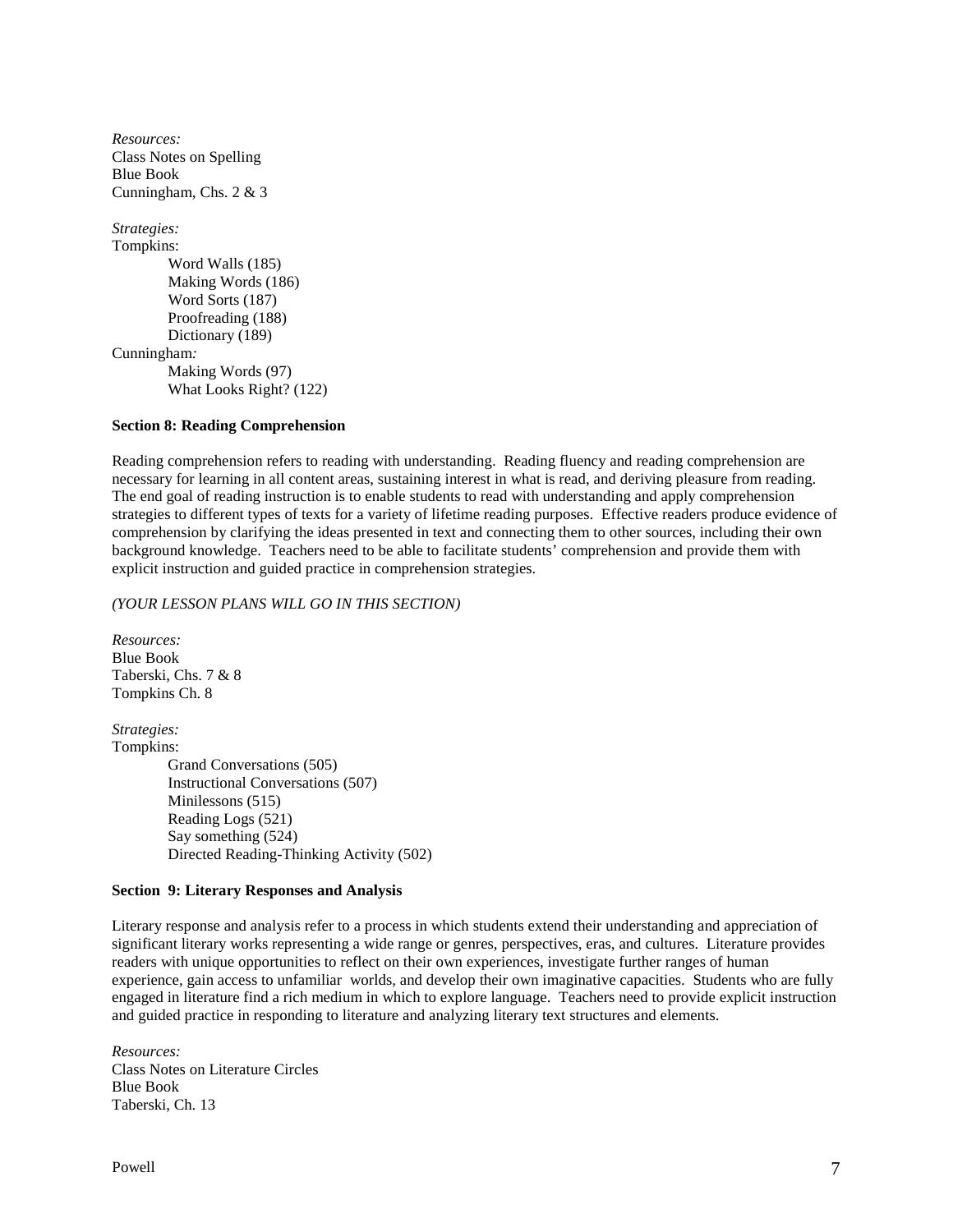Tompkins, Chs 10 & 11 LA Framework, Ch. 3

*Strategies:* Tompkins: Collaborative Books and Reports (498) Cubing (499) Double Entry Journals (503) Open Mind Portraits (516) Quickwrites (518)

### **Section 10: Text Structure and Content-Area Literacy**

Content-area literacy refers to the ability to learn through reading. Learning in all content areas in supported by strong reading comprehension strategies and study skills. Students need to know how to apply a variety of reading comprehension strategies to different types of texts, analyze the structures and features of expository (informational) and narrative (fiction) texts, and select and vary their reading strategies for different texts and purposes. Teachers need to model and provide explicit instruction in these skills and strategies and provide students with frequent opportunities for guided and independent practice using them.

*Resources:* Class Notes on Narrative and Expository Blue Book Tompkins, Chs. 9 & 14

*Strategies for Narrative Texts:* Tompkins: Story Boards (525) Story Maps (525)

*Strategies for Expository Texts:* Tompkins: Anticipation Guides (492) Clusters, Maps, Webs (497) Data Charts (500) Exclusion Brainstorming (504) SQ3R Study Strategy (524)

### **Section 11: Student Independent Reading**

Independent reading plays a critical role in promoting students' familiarity with language patterns, increasing fluency and vocabulary, broadening knowledge in content areas, and motivating further reading for information and pleasure. Independent reading improves reading performance. To become effective readers, students should be encouraged to read frequently, broadly, and thoughtfully as possible. Teachers need to understand the importance of independent reading and know how to encourage and guide students in their independent reading.

*Resources:* Blue Book Taberski, Chs. 10, 11 & 12

*Strategies:* Tompkins: Individual Books and Reports (506)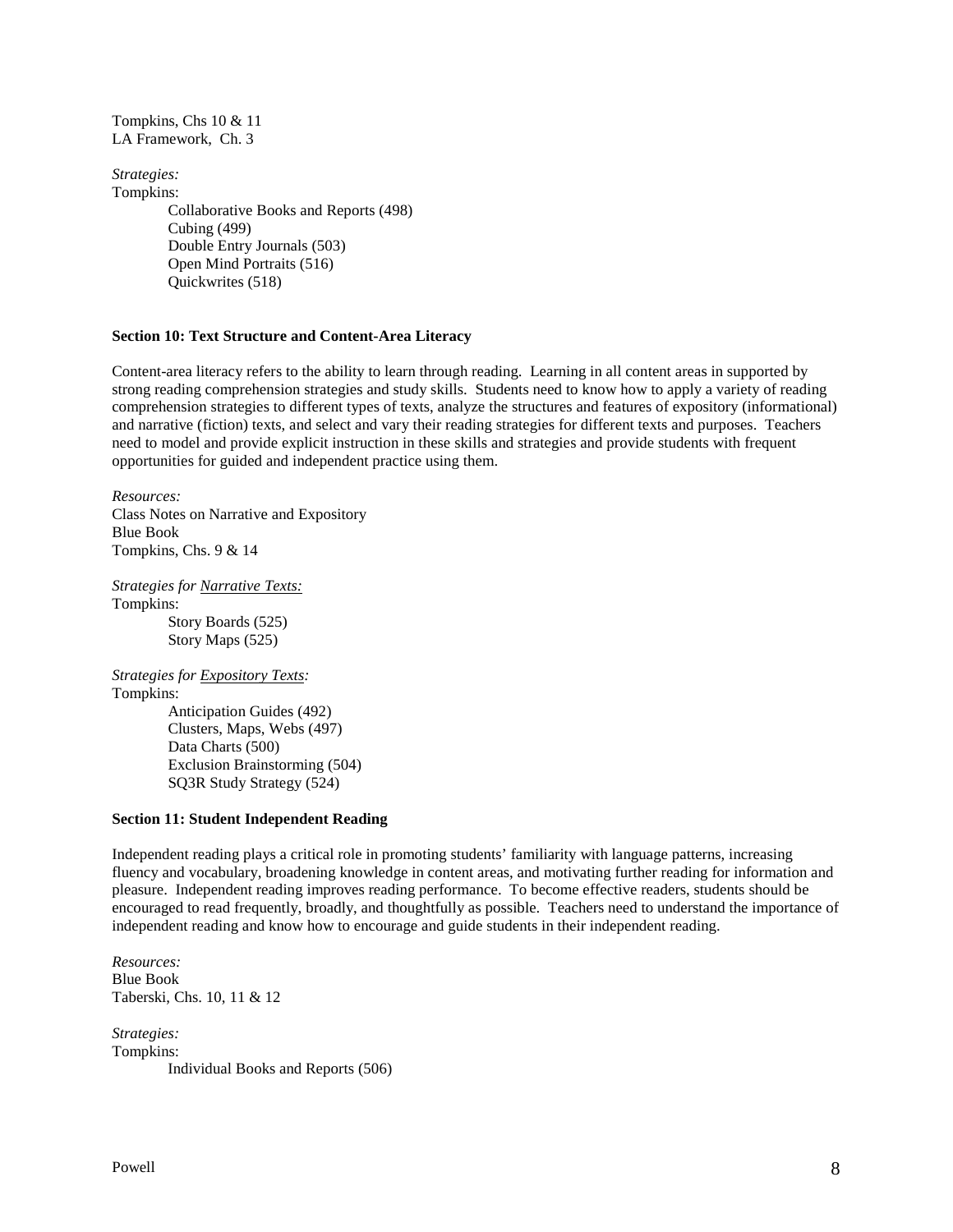#### **Section 12: Relationships among Reading, Writing, and Oral Language**

An effective, comprehensive language arts program increases students' language facility through relevant daily opportunities to relate listening, speaking, and writing. Reading is supported by effective writing, listening, and speaking instruction, and the goal of language arts instruction is to fully develop students' communications skills. Students must be able to connect reading, writing, listening, and speaking tasks to their experiences, intentions, and purposes. Teachers need to be aware of the interdependent nature of reading, writing, listening, and speaking and be able to use interrelated instruction in the four areas to promote reading proficiency.

*Resources:* Blue Book Tompkins, Ch. 2

*Strategies:* Tompkins: Book Boxes (494) Book Talks (494) Choral Reading (495) KWL Charts (510) Read Arounds (520) Readers Theatre (521)

#### **Section 13: Vocabulary Development**

Repeated Readings (522)

Vocabulary constitutes the building blocks of language. Vocabulary knowledge plays a critical role in reading comprehension, and readers learn more vocabulary through wide reading. Students need to know how to use a range of strategies, including those involving word analysis, context, and syntax, that promote reading fluency and enable independent comprehension, interpretation, and application of words contained in narrative and expository text. Upon entering school, students have a listening and speaking vocabulary that forms the foundation for vocabulary and comprehension instruction. Teachers need to build upon this foundation by providing explicit instruction in vocabulary development and in determining the meaning and accurate use of unfamiliar words encountered through listening and reading.

*Resources:* Blue Book Tompkins, Ch. 7 Cunningham, Ch 6 *Strategies:* Tompkins: Word Walls (529) Cunningham: Word Walls (58-78) Big Word Collectors (143) RIVET (147) Word Detectives (152) Nifty Thrifty Fifty (165)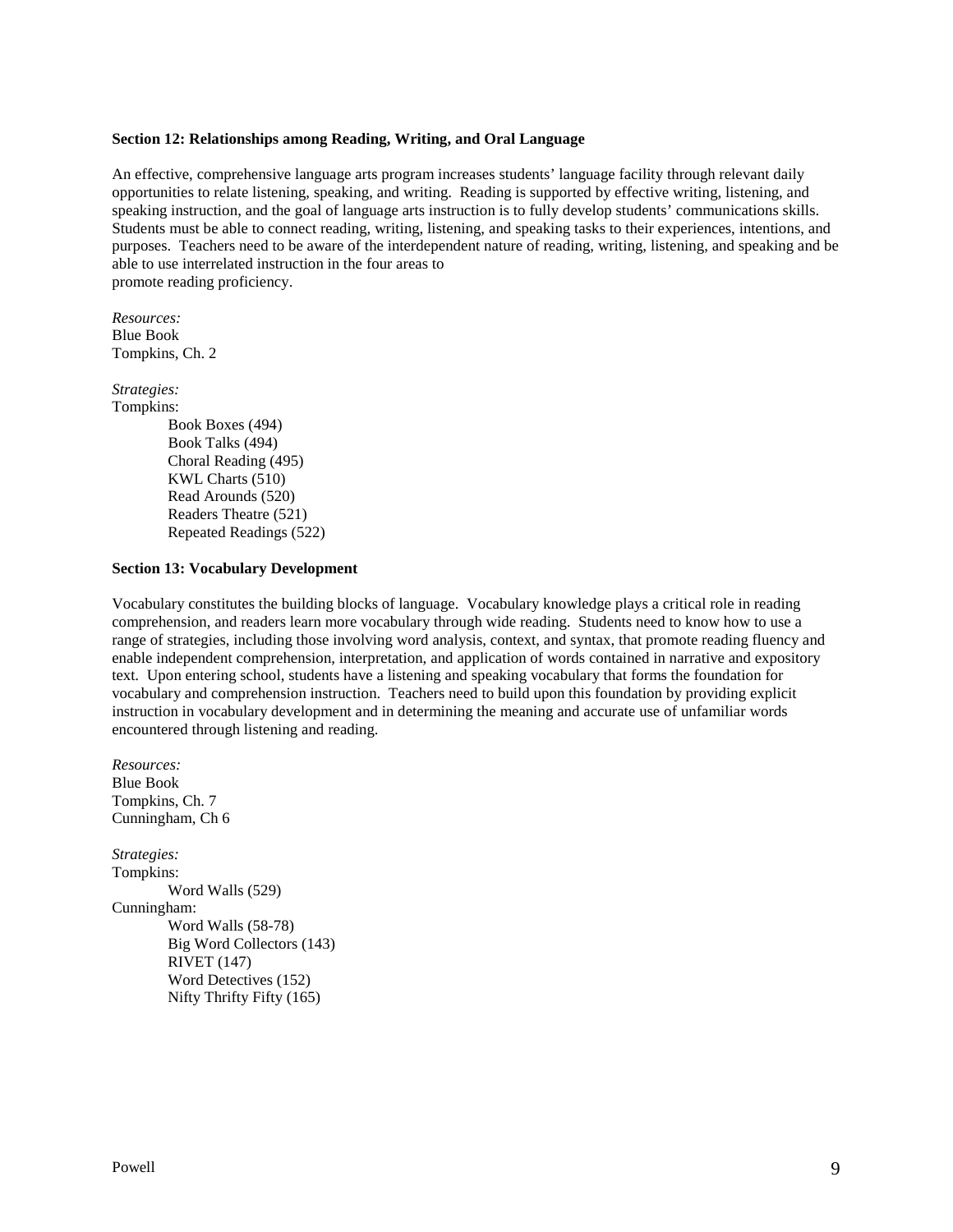### **Section 14: Structure of the English Language**

Structure of the English language refers to established rules for the use of the language. Students' knowledge of the structure of English promotes their reading fluency, listening and reading comprehension, and oral and written expression. Students must be able to recognize, when listening or reading, and apply, when speaking or writing, English language conventions and structures. Teachers need a basic knowledge of English conventions and the structure of the English language (sentence structure, grammar, punctuation, capitalization, spelling, syntax, and semantics) and must be able to provide instruction in these areas to enhance students' literacy skills.

*Resources:* Blue Book Cunningham, Ch. 4 *Strategies:* Tompkins: Word Sorts (528)

Interactive Writing (508) Writing Groups (531) Reading and Writing Workshop (Ch. 12) Cunningham: Prefix Lessons (156) Suffix Lessons (162) Root Word Lessons (162)

### **Section 15: Strategies for Special Needs Learners**

This section will discuss strategies for special learners including second language users, struggling readers, and highly advanced readers.

*Resources:* Class Notes on Second Language Learners Cary LA Framework, Ch. 7

*Strategies:*

Cary:

Building Instructional Context (26) Preview-Review (26) Comprehension Checks (28) Model Writing (29) Language Buddies (32) Text Tours (34) Alternative Writing (38) "The Magic 7" Guiding Principles (46) Language Acquisition Stages (54) Alternatives to Book Reports (102)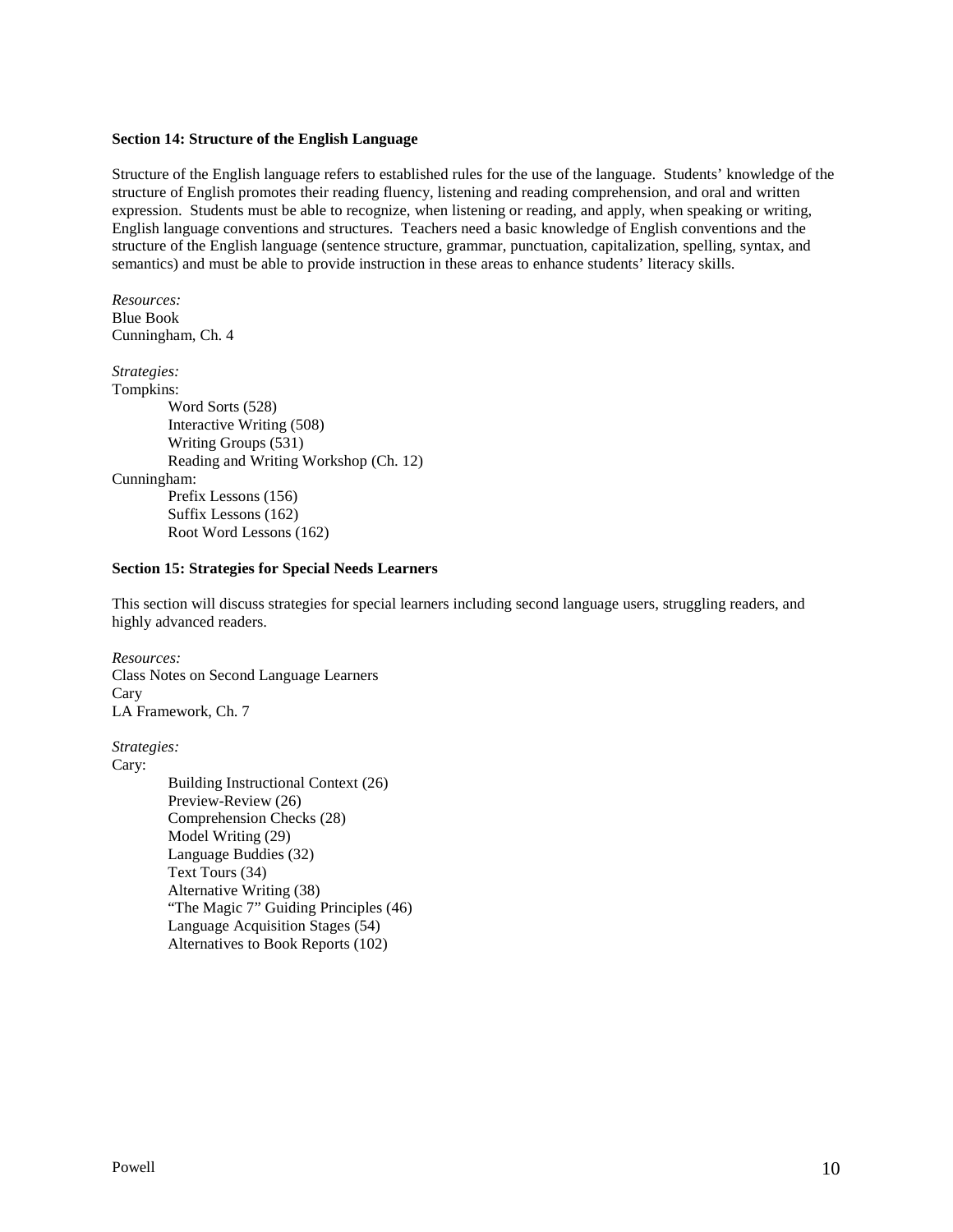## **3. Case Study 100 points**

Instructions will be given out in class, the materials you will use are in the Blue Book.

#### **4. Lesson Plans 100 points**

Develop two lesson plans using at least two strategies from class or your textbooks. One lesson should be on a narrative text, the other on expository. The lesson should include the grade level for which it is intended, a cited list of the reading strategies you are using and be divided into three sections: *Into* (What you will do before the students read), *Through* (What the students will do as they read) and *Beyond* (What the students will do after they read. This must include a writing activity. Further instructions will be given in class

Grading Scale (based on percentages of the above points):

| 100-94 | A     |
|--------|-------|
| 93-91  | $A -$ |
| 90-88  | $B+$  |
| 87-84  | R     |
| 83-81  | B-    |
| 80-71  | C     |
|        |       |

# **TEXTBOOKS**

#### **Required:**

Cary, S.. (1997). *Second Language Users.* New York: Merrill.

Crawley, S. J. & Merritt, K. (2000). *Remediating Reading Difficulties.* Boston: McGraw-Hill.

Cunningham, P. (2000). *Phonics They Use: Words for Reading and Writing.* New York: Longman.

Curriculum Development and Supplemental Materials Commission.. (1999). *Reading/Language Arts Framework for Califonia Public Schools.* California Department of Education.

Johns, J. L. (2001). *Basic Reading Inventory: Pre-primer through Grade Twelve and Early Literacy Assessments.* Iowa: Kendall/Hunt.

Powell, J. (2001). *EDMS 540: Language and Literacy.* San Diego: Montezuma Publishing.

Taberski, S. (2000). *On Solid Ground: Strategies for Teaching Reading K-3.* Portsmouth, NH: Heinemann.

Tompkins. (2001). *Literacy for the 21st Century: A Balanced Approach..* New Jersey: Merrill Prentice Hall.

# **Optional:**

Zarrillo, J. J. (2002). *Ready for RICA: A Test Preparation Guide for Califonria's Reading Instruction Competence Assessment.* New Jersey: Merrill Prentice Hall.